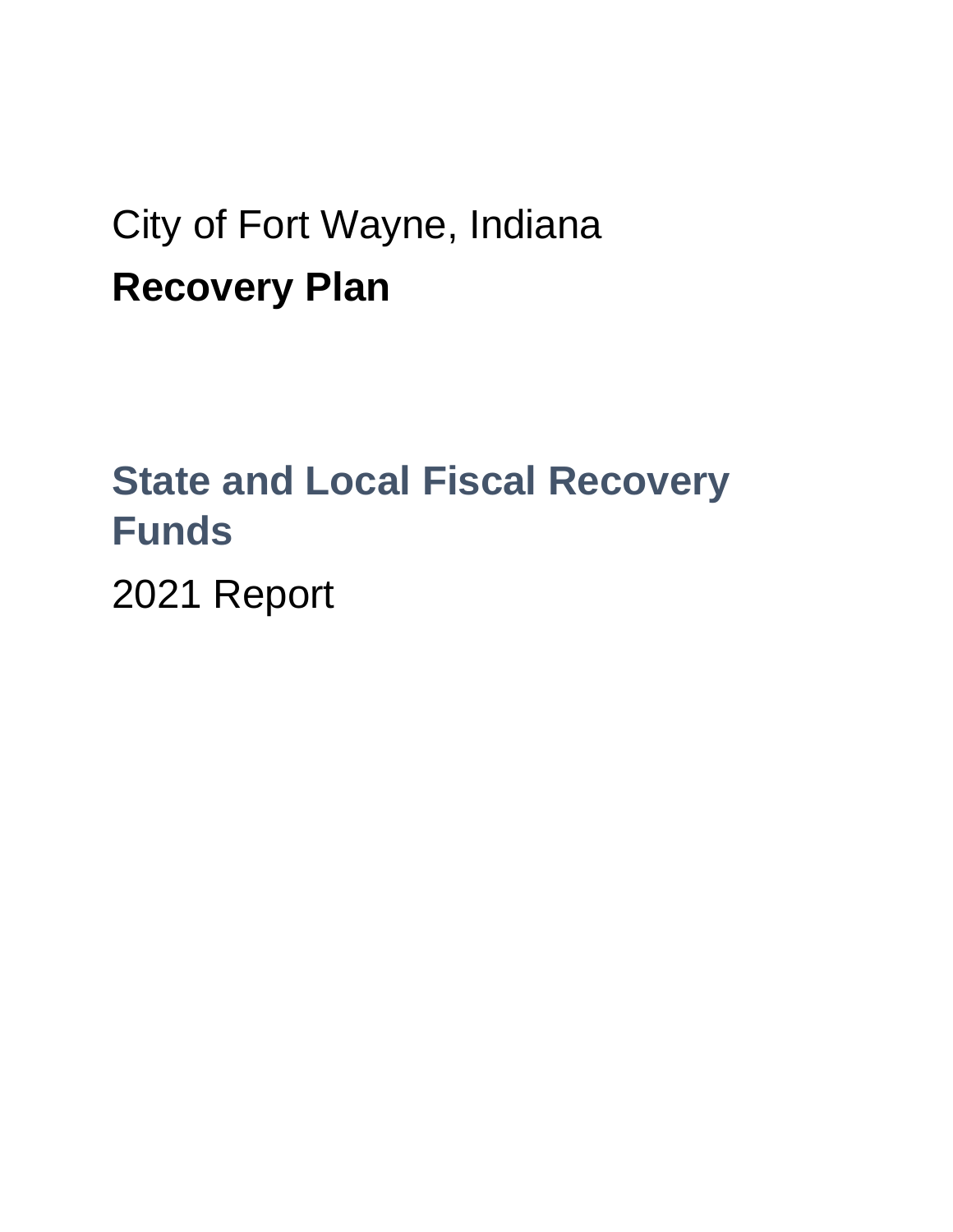All States and territories, and metropolitan cities and counties with a population that exceeds 250,000 residents that are recipients of State and Local Fiscal Recovery Funds (SLFRF) awards are required to produce a Recovery Plan Performance Report (the "Recovery Plan"). The Recovery Plan provides information on the recipient's projects and how they plan to ensure program outcomes are achieved in an effective and equitable manner. It will include key performance indicators identified by the recipient and some mandatory indicators identified by Treasury. Each annual Recovery Plan must be posted on the public-facing website of the recipient by or on the same date that the recipient submits the report to Treasury.

The initial Recovery Plan will cover the period from the date of award to July 31, 2021 and must be submitted to Treasury by August 31, 2021. Thereafter, the Recovery Plan will cover a 12-month period and recipients will be required to submit the report to Treasury within 30 days after the end of the 12-month period (by July 31).

| <b>Annual Report</b> | <b>Period Covered</b>            | <b>Due Date</b> |  |  |  |
|----------------------|----------------------------------|-----------------|--|--|--|
|                      | Award Date - July 31, 2021       | August 31, 2021 |  |  |  |
|                      | July 1, 2021 - June 30, 2022     | July 31, 2022   |  |  |  |
|                      | July 1, 2022 - June 30, 2023     | July 31, 2023   |  |  |  |
|                      | July 1, 2023 - June 30, 2024     | July 31, 2024   |  |  |  |
|                      | July 1, 2024 - June 30, 2025     | July 31, 2025   |  |  |  |
|                      | July 1, 2025 - June 30, 2026     | July 31, 2026   |  |  |  |
|                      | July 1, 2026 - December 31, 2026 | March 31, 2027  |  |  |  |

#### **Instructions:**

This document is meant as a suggested template for applicable SLFRF recipients to assist them in submitting their Recovery Plan. Recipients should consult the SLFRF Guidance on Recipient Compliance and Reporting Responsibilities (Reporting Guidance) located at <https://home.treasury.gov/system/files/136/SLFRF-Compliance-and-Reporting-Guidance.pdf> for detailed guidance on the submission of this report.

Treasury encourages Recipients to tailor this report to best meet their needs in terms of format and content. Treasury recommends the use of infographics, tables, charts, pictures, case studies, and other explanatory elements in describing their programs.

*Text in italics* represents the requirements from the Reporting Guidance and is meant to serve as a reference as recipients prepare their Recovery Plan. This instructions page and the *text in italics* should be removed before the final transmitted report is published and submitted to Treasury.

Additional information around Expenditure Categories is located in Appendix 1 of the Reporting Guidance.

#### **For More Information**

More information about the State and Local Fiscal Recovery Fund program and associated reporting requirements are located at [www.treasury.gov/SLFRP](http://www.treasury.gov/SLFRP) .

Questions on reporting, eligible uses, or other general topics should be directed to [SLFRP@treasury.gov.](mailto:SLFRP@treasury.gov)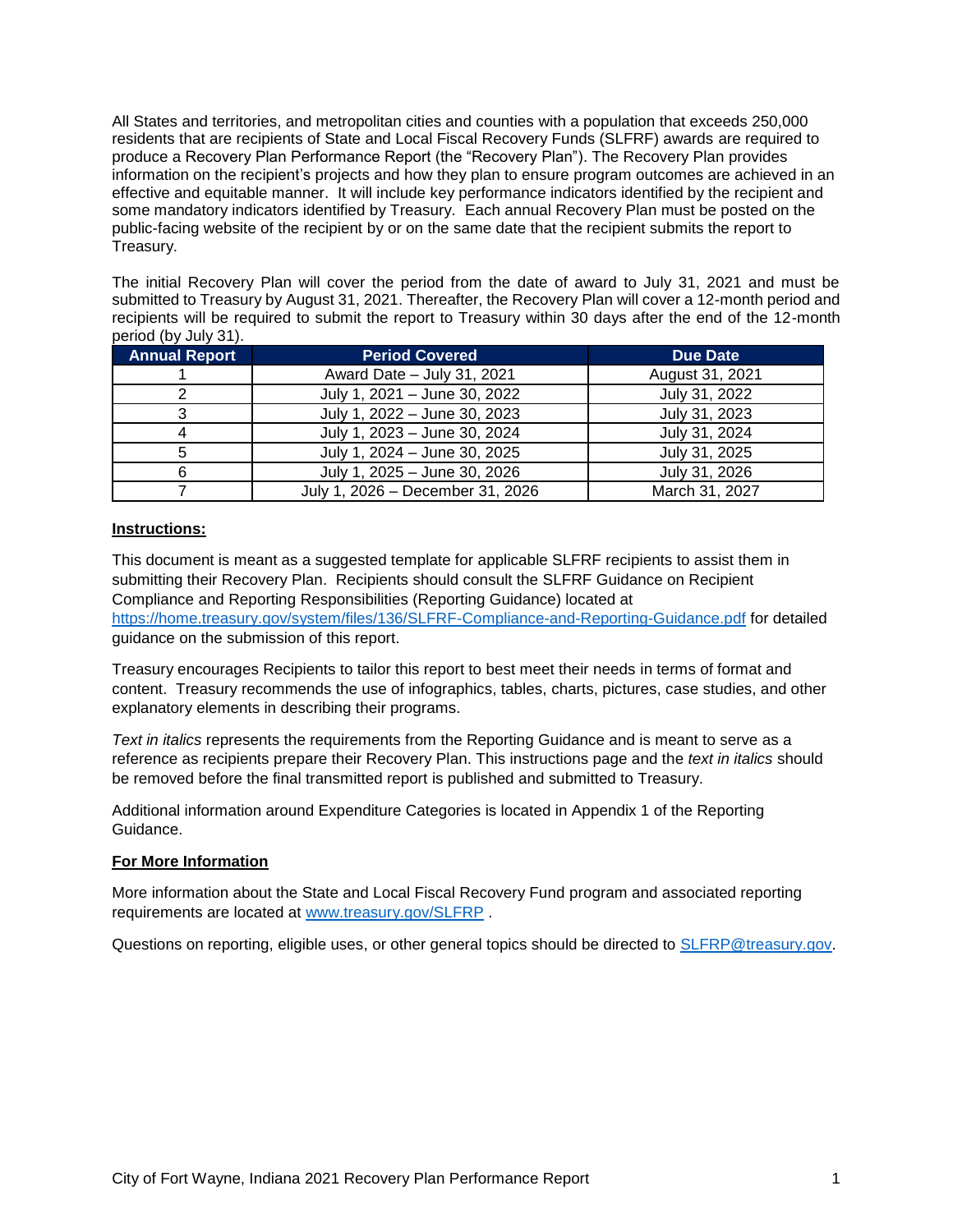## **City of Fort Wayne, Indiana** 2021 Recovery Plan

## **Table of Contents**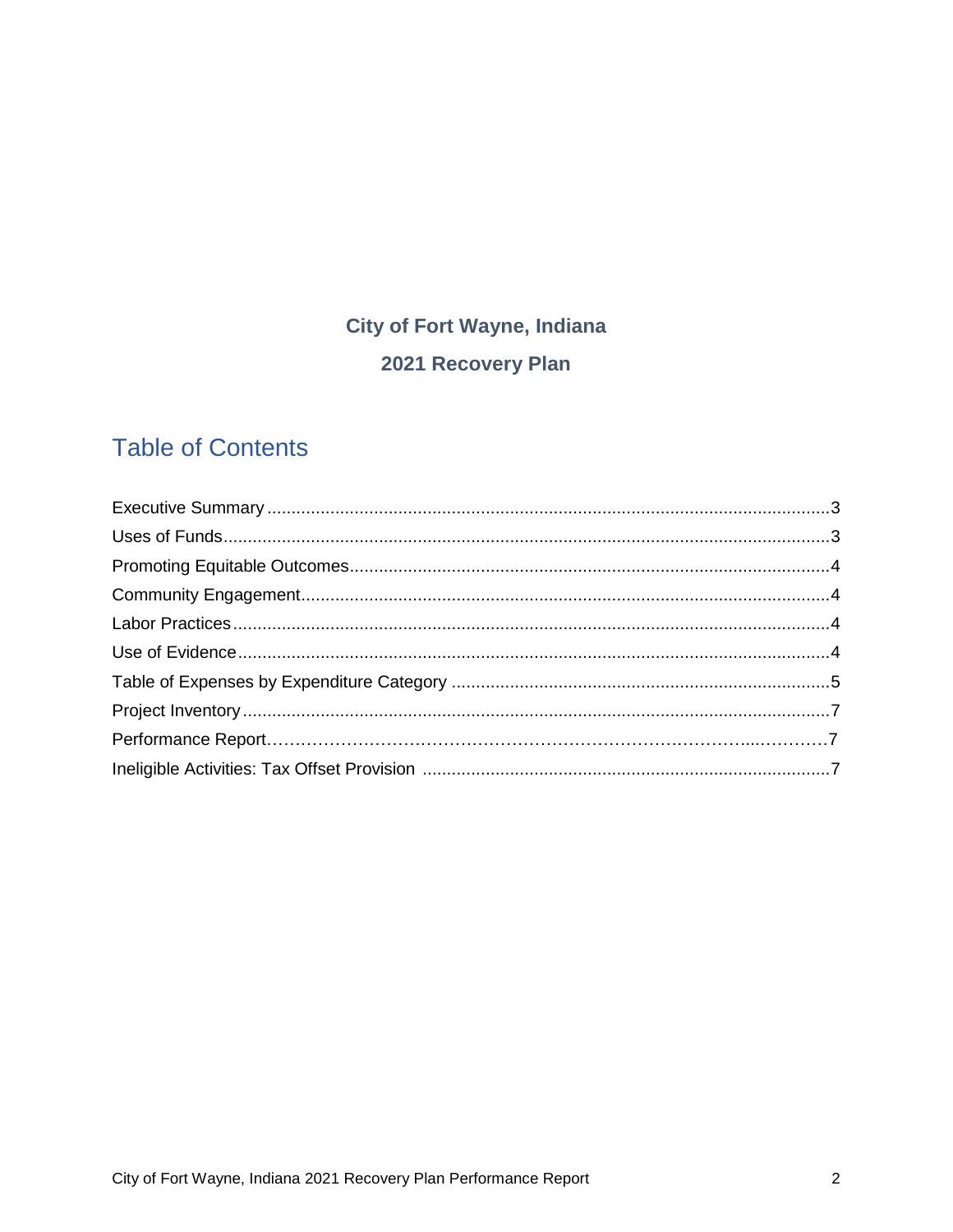#### **Executive Summary**

*The City of Fort Wayne, Indiana (the "City") received 50% of its American Rescue Plan Act (ARPA) State and Local Fiscal Recovery Funds (SLFRF) funds ("Recovery Funds") allocation in late May 2021. ITo ensure compliance with U. S. Department of the Treasury ("Treasury") regulations regarding the spending of the Recovery Funds, the City has contracted outside assistance in planning for the expenditures of the Recovery Funds to assist the City in its response to the COVID-19 emergency and economic recovery. The City also has created a new Grant Administrator position for the City of Fort Wayne. The City intends to create a plan that is effective, efficient, and equitable in helping our community respond to the COVID-19 pandemic and promote a healthy economic recovery. Uses of funds will target the seven expenditure categories (combined as the "four eligible uses" in the Interim Final Rule) laid out by Treasury: public health; negative economic impacts; services to disproportionately impacted communities; premium pay; water, sewer, and broadband infrastructure; revenue replacement; and, administrative. Key outcome goals will be delineated after more extensive public input. Noteworthy challenges primarily center around evolving information related to Treasury regulations and requirements. Noteworthy opportunities include early positive intentions across the community for a high degree of collaboration.* 

### **Uses of Funds**

*In order to support a strong and equitable recovery from the COVID-19 pandemic and economic downturn, the City intends to strategically address needs across all expenditure areas as defined by Treasury. Furthermore, the Fort Wayne Common Council has outlined the following allocation percentages for each of the four eligible uses for Recovery Funds:*

- *(a) No less than 5% of each allocation of the Recovery Funds shall be spent on premium pay to eligible workers/employees of the City of Fort Wayne who performed or who are performing essential work during the pandemic; and*
- *(b) No less than 20% of each allocation of the Recovery Funds shall be spent on necessary investments in water, sewer, or broadband infrastructure; and*
- *(c) No less than 20% of each allocation of Recovery Funds shall be spent to respond to negative economic impacts by providing assistance to households, small businesses, and non-profits, or as aid to impacted industries such as tourism, travel, and hospitality; and*
- *(d) No less than 20% of each allocation of the Recovery Funds shall be spent to replace reduction in revenue due to the pandemic for government services, relative to revenues collected in the most recent full fiscal year prior to the emergency.*

*Efforts will be made to support various communities, populations, and individuals in their recovery. Efforts will also be made to leverage Recovery Funds to maximize programmatic support and to explore other avenues of federal recovery funds for which the City may be eligible. To date, the City has hired an outside consultant and an in-house staff person to plan and manage the expenditure of funds available through ARPA. The Fort Wayne Common*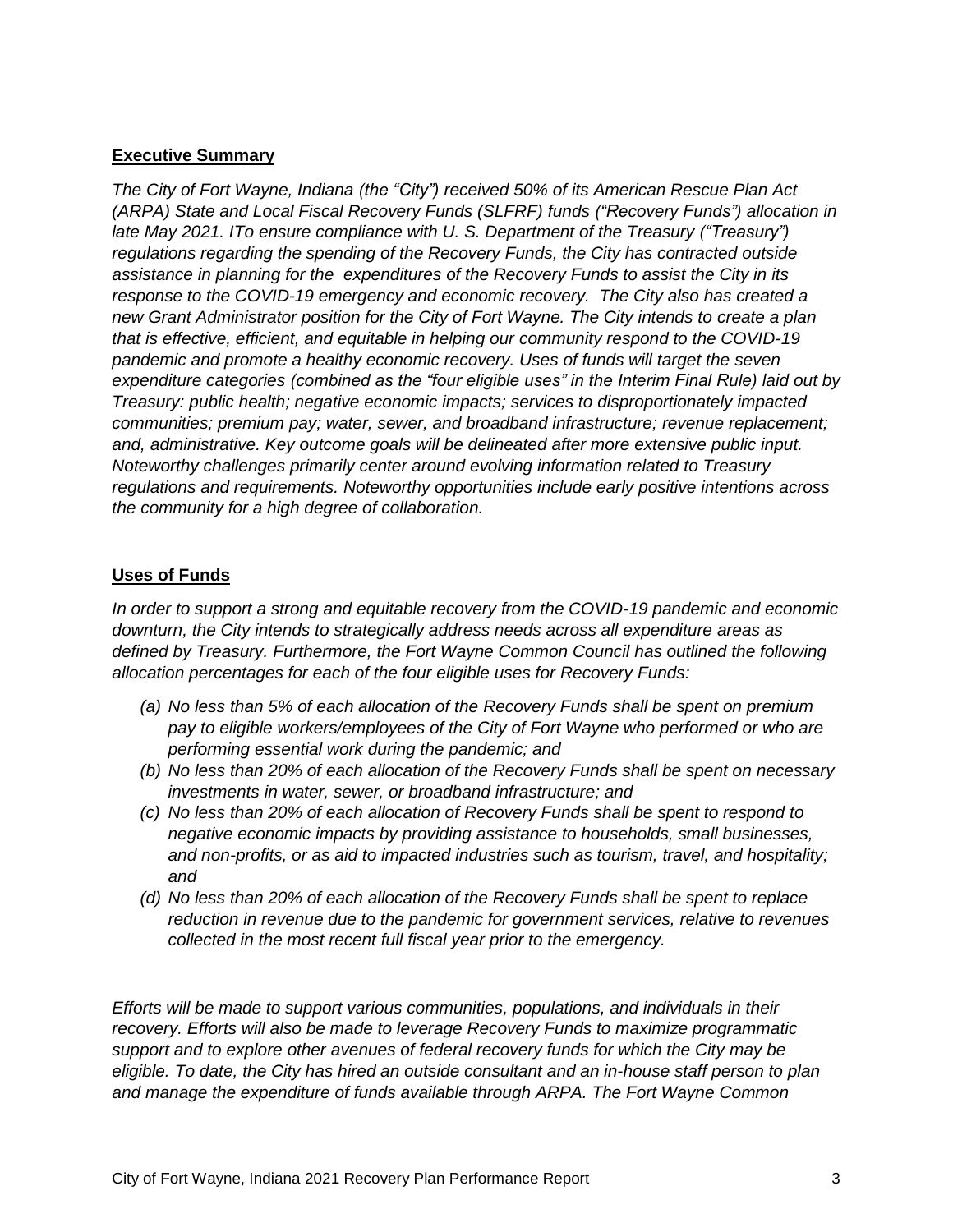*Council has outlined minimum spending percentages by eligible use. Public input will begin soon to determine community priorities and research will begin to accurately measure need and assess potential impact of Recovery Funds. In addition, \$375,000 has been obligated to Super Shot to provide needed vaccinations and shots to communities in need, in alignment with Public Health (EC 1) and up to \$200,000 (for calendar year 2021) has been obligated for administrative costs: up to \$125,000 to retain the consultant and up to \$75,000 to hire personnel to focus on planning, disbursing, and maintaining records in compliance with the U.S. Treasury guidelines, in alignment with Administrative expenses (EC 7).* 

*Through the end of July 2021, the City of Fort Wayne provided assistance to 1,407 households through the Emergency Rental Assistance (ERA) program. From the first phase of ERA, \$5,856,795.06 (72.34%) has been obligated and \$4,366,136.59 (54.09%) has been disbursed.* 

### **Promoting Equitable Outcomes**

*The City intends to promote equitable outcomes and specific measures will be determined after public input. Outcomes will utilize the Treasury's definition of equity as laid out in EO 13985 On Advancing Racial Equity and Support for Underserved Communities Through the Federal Government issued on January 20, 2021. Where relevant, goals, awareness, access, distribution, and outcomes will be tailored based on currently available, scientifically valid data collected across the community.* 

#### **Community Engagement**

*The Recovery Plan will utilize multiple platforms and methods to promote community engagement among and input from stakeholders, constituents, community-based organizations, and subaward recipients .* 

### **Labor Practices**

*No infrastructure projects have been pursued to date.* 

### **Use of Evidence**

*The Recovery Plan will, where relevant, employ the use of various methods for collecting and verifying evidence, which may include, but are not limited to: logic models, federal clearinghouses, and learning agendas. Attention will be given to scientifically valid methods for collecting data. It is recognized that projects may be selected to participate in a national evaluation that would study the project along with similar projects in other jurisdictions to compare and determine efficacy.*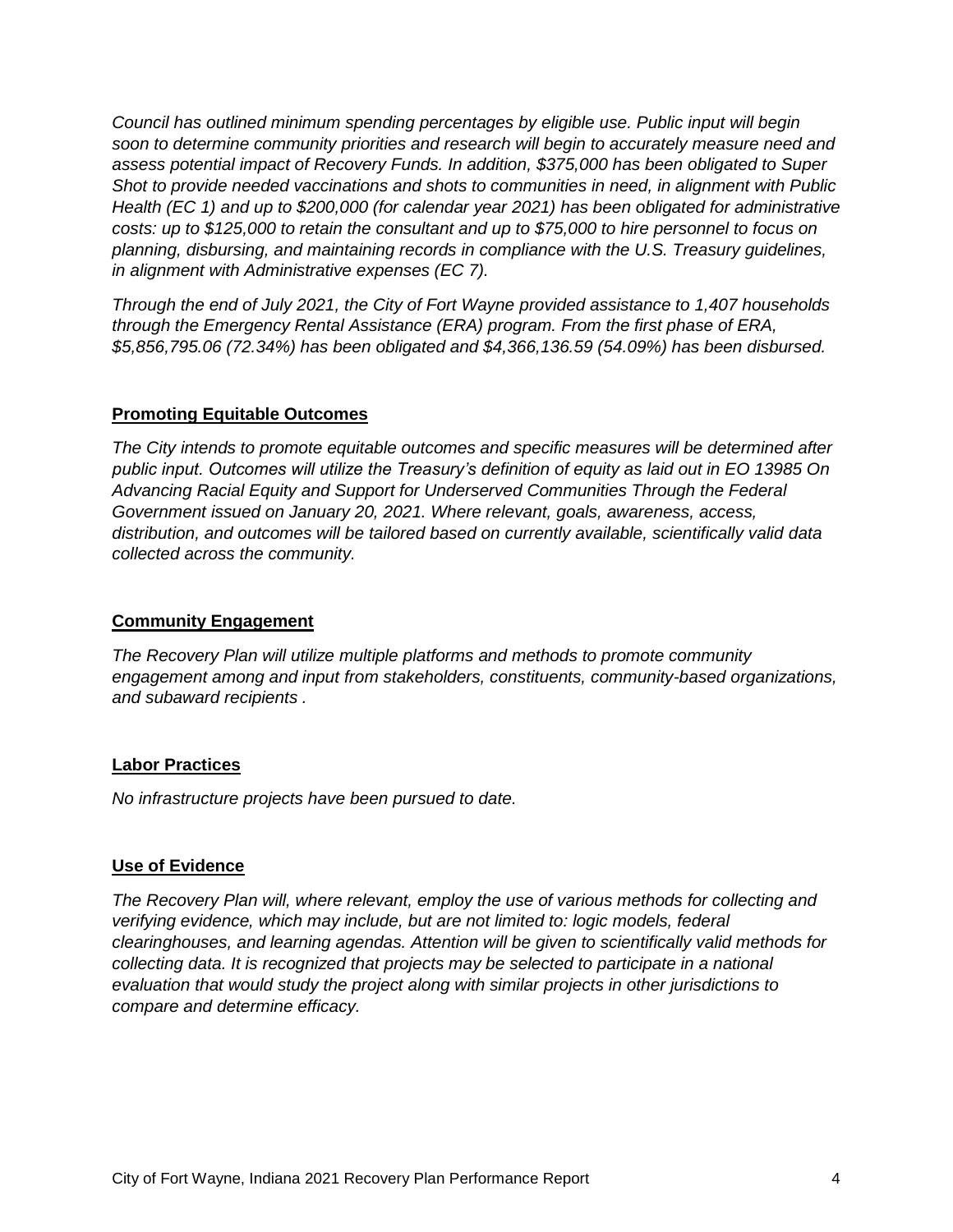### **Table of Expenses by Expenditure Category**

*\*No expenditures as of July 31, 2021. Only obligations have been made—see sections above.*

| <b>Category</b> |                                                                                                                                | <b>Cumulative</b><br>expenditures to<br>date $($)$ | <b>Amount spent</b><br>since last<br><b>Recovery Plan</b> |
|-----------------|--------------------------------------------------------------------------------------------------------------------------------|----------------------------------------------------|-----------------------------------------------------------|
| $\mathbf 1$     | <b>Expenditure Category: Public Health</b>                                                                                     |                                                    |                                                           |
| 1.1             | <b>COVID-19 Vaccination</b>                                                                                                    | 0                                                  | 0                                                         |
| 1.2             | COVID-19 Testing                                                                                                               | $\overline{0}$                                     | 0                                                         |
| 1.3             | COVID-19 Contact Tracing                                                                                                       | $\overline{0}$                                     | 0                                                         |
| 1.4             | Prevention in Congregate Settings (Nursing<br>Homes, Prisons/Jails, Dense Work Sites,<br>Schools, etc.)                        | 0                                                  | 0                                                         |
| 1.5             | <b>Personal Protective Equipment</b>                                                                                           | $\overline{0}$                                     | 0                                                         |
| 1.6             | Medical Expenses (including Alternative Care<br>Facilities)                                                                    | 0                                                  | 0                                                         |
| 1.7             | Capital Investments or Physical Plant Changes<br>to Public Facilities that respond to the COVID-<br>19 public health emergency | $\mathbf 0$                                        | 0                                                         |
| 1.8             | Other COVID-19 Public Health Expenses<br>(including Communications, Enforcement,<br>Isolation/Quarantine)                      | $\overline{0}$                                     | 0                                                         |
| 1.9             | Payroll Costs for Public Health, Safety, and<br>Other Public Sector Staff Responding to<br>COVID-19                            | 0                                                  | 0                                                         |
| 1.10            | <b>Mental Health Services</b>                                                                                                  | 0                                                  | 0                                                         |
| 1.11            | <b>Substance Use Services</b>                                                                                                  | 0                                                  | 0                                                         |
| 1.12            | <b>Other Public Health Services</b>                                                                                            | $\overline{0}$                                     | 0                                                         |
| 2               | <b>Expenditure Category: Negative Economic</b><br>Impacts                                                                      |                                                    |                                                           |
| 2.1             | Household Assistance: Food Programs                                                                                            | 0                                                  | 0                                                         |
| 2.2             | Household Assistance: Rent, Mortgage, and<br><b>Utility Aid</b>                                                                | $\overline{0}$                                     | 0                                                         |
| 2.3             | Household Assistance: Cash Transfers                                                                                           | $\mathbf 0$                                        | 0                                                         |
| 2.4             | <b>Household Assistance: Internet Access</b><br>Programs                                                                       | 0                                                  | 0                                                         |
| 2.5             | <b>Household Assistance: Eviction Prevention</b>                                                                               | $\overline{0}$                                     | 0                                                         |
| 2.6             | Unemployment Benefits or Cash Assistance to<br><b>Unemployed Workers</b>                                                       | $\overline{0}$                                     | $\mathbf 0$                                               |
| 2.7             | Job Training Assistance (e.g., Sectoral job-<br>training, Subsidized Employment, Employment<br>Supports or Incentives)         | $\overline{0}$                                     | 0                                                         |
| 2.8             | Contributions to UI Trust Funds*                                                                                               | 0                                                  | 0                                                         |
| 2.9             | Small Business Economic Assistance (General)                                                                                   | $\overline{0}$                                     | 0                                                         |
| 2.10            | Aid to nonprofit organizations                                                                                                 | 0                                                  | 0                                                         |
| 2.11            | Aid to Tourism, Travel, or Hospitality                                                                                         | $\overline{0}$                                     | 0                                                         |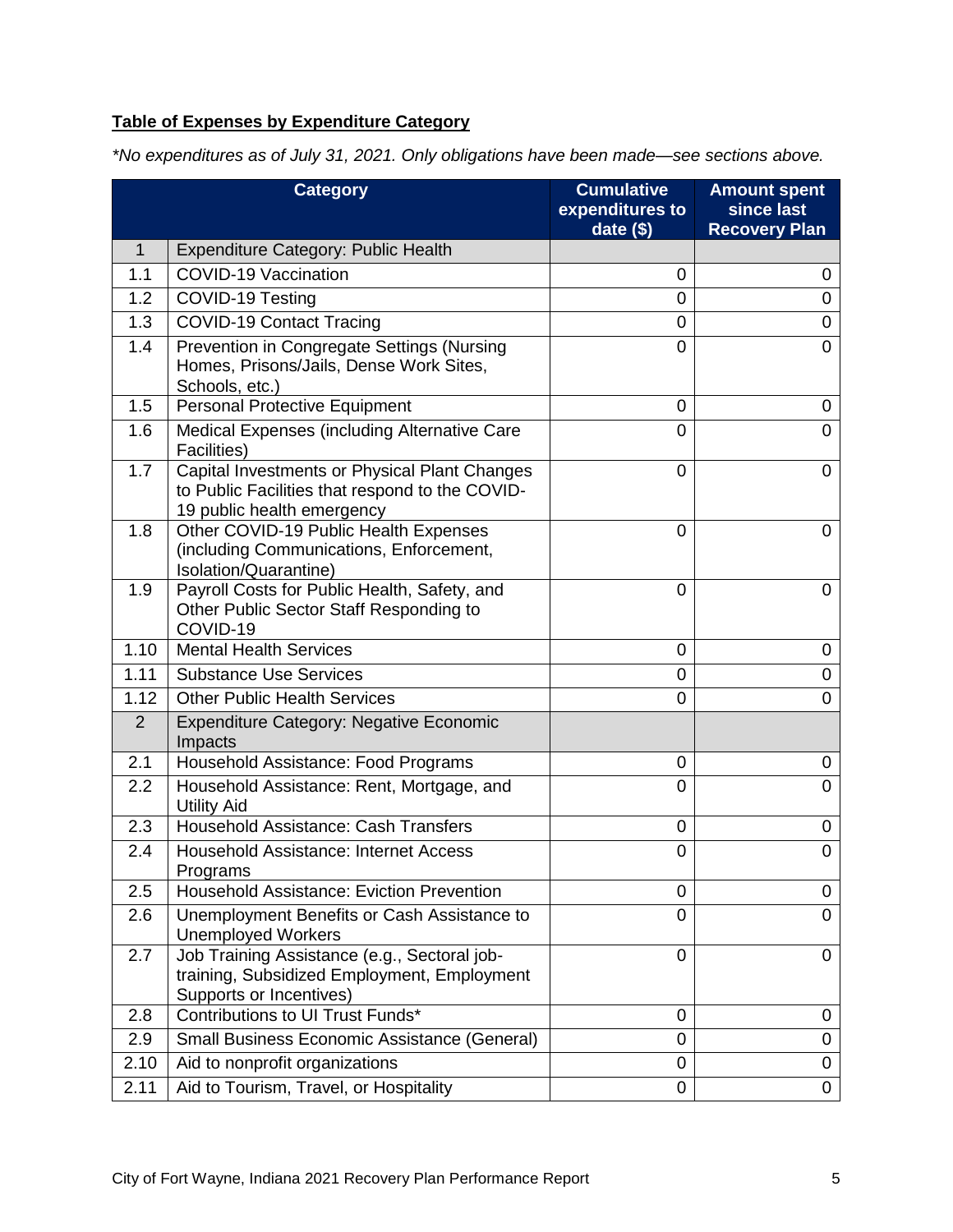| <b>Category</b>          |                                                                                                                    | <b>Cumulative</b><br>expenditures to | <b>Amount spent</b><br>since last |
|--------------------------|--------------------------------------------------------------------------------------------------------------------|--------------------------------------|-----------------------------------|
|                          |                                                                                                                    | date $(\$)$                          | <b>Recovery Plan</b>              |
| 2.12                     | Aid to Other Impacted Industries                                                                                   | 0                                    | 0                                 |
| 2.13                     | <b>Other Economic Support</b>                                                                                      | 0                                    | 0                                 |
| 2.14                     | <b>Rehiring Public Sector Staff</b>                                                                                | 0                                    | 0                                 |
| 3                        | <b>Expenditure Category: Services to</b>                                                                           |                                      |                                   |
|                          | Disproportionately Impacted Communities                                                                            |                                      |                                   |
| 3.1                      | <b>Education Assistance: Early Learning</b>                                                                        | 0                                    | 0                                 |
| 3.2                      | Education Assistance: Aid to High-Poverty<br><b>Districts</b>                                                      | 0                                    | $\overline{0}$                    |
| 3.3                      | <b>Education Assistance: Academic Services</b>                                                                     | 0                                    | 0                                 |
| 3.4                      | Education Assistance: Social, Emotional, and<br><b>Mental Health Services</b>                                      | 0                                    | 0                                 |
| 3.5                      | <b>Education Assistance: Other</b>                                                                                 | 0                                    | 0                                 |
| 3.6                      | Healthy Childhood Environments: Child Care                                                                         | 0                                    | 0                                 |
| 3.7                      | Healthy Childhood Environments: Home Visiting                                                                      | 0                                    | 0                                 |
| 3.8                      | Healthy Childhood Environments: Services to<br>Foster Youth or Families Involved in Child<br><b>Welfare System</b> | 0                                    | $\overline{0}$                    |
| 3.9.                     | Healthy Childhood Environments: Other                                                                              | 0                                    | 0                                 |
| 3.10                     | Housing Support: Affordable Housing                                                                                | 0                                    | 0                                 |
| 3.11                     | Housing Support: Services for Unhoused<br>persons                                                                  | 0                                    | 0                                 |
| 3.12                     | Housing Support: Other Housing Assistance                                                                          | 0                                    | 0                                 |
| 3.13                     | Social Determinants of Health: Other                                                                               | 0                                    | $\mathbf 0$                       |
| 3.14                     | Social Determinants of Health: Community<br><b>Health Workers or Benefits Navigators</b>                           | 0                                    | $\overline{0}$                    |
| 3.15                     | Social Determinants of Health: Lead<br>Remediation                                                                 | 0                                    | 0                                 |
| 3.16                     | Social Determinants of Health: Community<br><b>Violence Interventions</b>                                          | 0                                    | 0                                 |
| $\overline{\mathcal{A}}$ | Expenditure Category: Premium Pay                                                                                  |                                      |                                   |
| 4.1                      | <b>Public Sector Employees</b>                                                                                     | 0                                    | 0                                 |
| 4.2                      | Private Sector: Grants to other employers                                                                          | 0                                    | $\mathbf 0$                       |
| 5                        | Expenditure Category: Infrastructure                                                                               |                                      |                                   |
| 5.1                      | Clean Water: Centralized wastewater treatment                                                                      | 0                                    | 0                                 |
| 5.2                      | Clean Water: Centralized wastewater collection<br>and conveyance                                                   | 0                                    | 0                                 |
| 5.3                      | Clean Water: Decentralized wastewater                                                                              | 0                                    | 0                                 |
| 5.4                      | Clean Water: Combined sewer overflows                                                                              | 0                                    | 0                                 |
| 5.5                      | Clean Water: Other sewer infrastructure                                                                            | 0                                    | 0                                 |
| 5.6                      | Clean Water: Stormwater                                                                                            | 0                                    | 0                                 |
| 5.7                      | Clean Water: Energy conservation                                                                                   | 0                                    | $\mathbf 0$                       |
| 5.8                      | Clean Water: Water conservation                                                                                    | 0                                    | 0                                 |